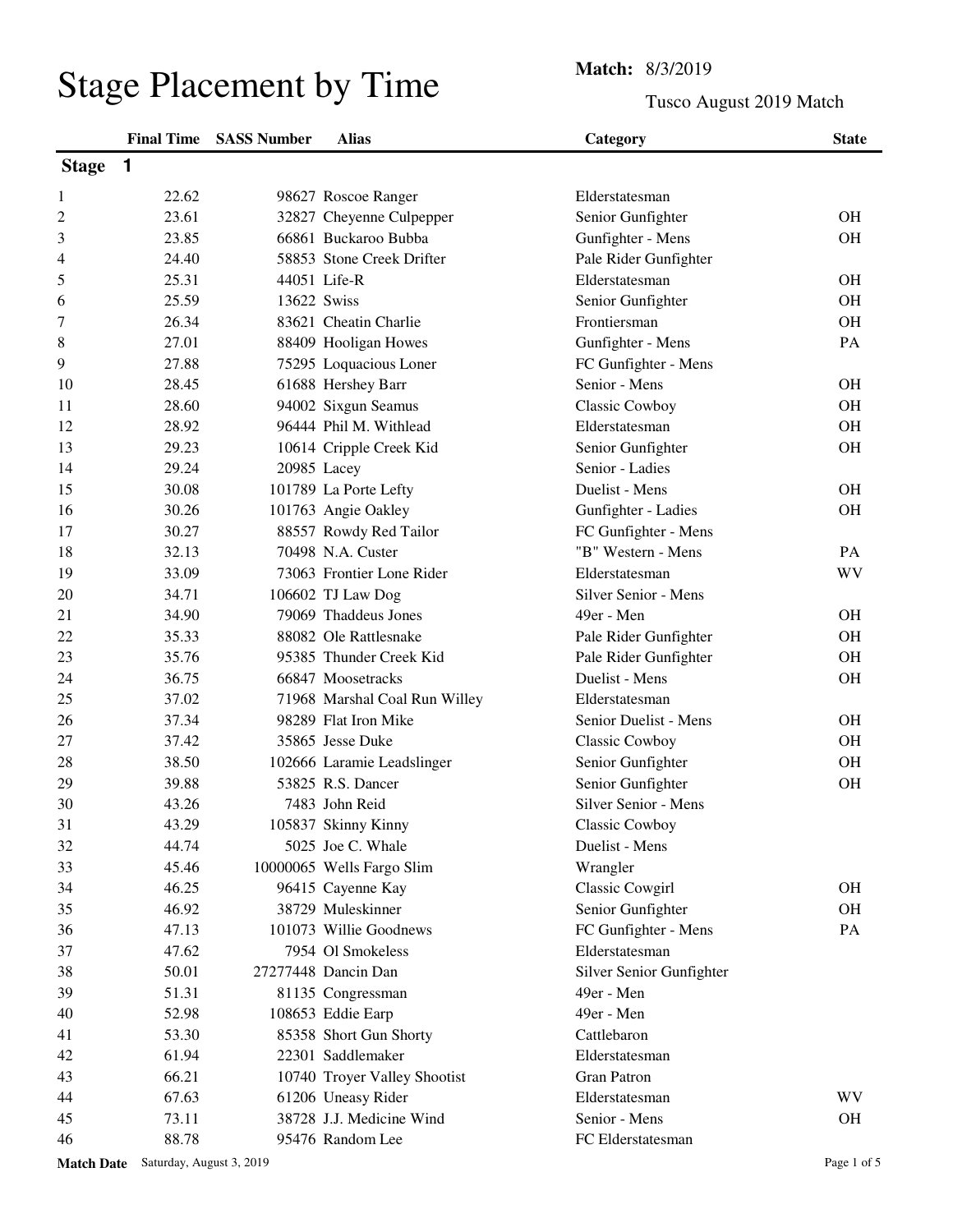| Stage |  |
|-------|--|
|-------|--|

| $\overline{c}$<br>18.91<br>98627 Roscoe Ranger<br>Elderstatesman<br>21.89<br>66861 Buckaroo Bubba<br>Gunfighter - Mens<br>OH<br>3<br>22.31<br>13622 Swiss<br>Senior Gunfighter<br>OH<br>4<br>22.34<br>88409 Hooligan Howes<br>Gunfighter - Mens<br>5<br>PA<br>24.89<br>75295 Loquacious Loner<br>FC Gunfighter - Mens<br>6<br>27.16<br>96444 Phil M. Withlead<br>Elderstatesman<br><b>OH</b><br>7<br>27.27<br>58853 Stone Creek Drifter<br>Pale Rider Gunfighter<br>8<br>9<br>27.45<br>83621 Cheatin Charlie<br>Frontiersman<br>OH<br>28.03<br>101073 Willie Goodnews<br>FC Gunfighter - Mens<br>PA<br>10<br>28.08<br>44051 Life-R<br>Elderstatesman<br>OH<br>11<br>28.14<br>94002 Sixgun Seamus<br>Classic Cowboy<br>OH<br>12<br>Duelist - Mens<br>28.53<br>101789 La Porte Lefty<br>OH<br>13<br>79069 Thaddeus Jones<br>29.92<br>49er - Men<br>14<br><b>OH</b><br>30.68<br>88557 Rowdy Red Tailor<br>FC Gunfighter - Mens<br>15<br>31.28<br>Senior - Mens<br>16<br>61688 Hershey Barr<br><b>OH</b><br>32.04<br>71968 Marshal Coal Run Willey<br>17<br>Elderstatesman<br>18<br>32.63<br>Senior - Ladies<br>20985 Lacey<br>32.73<br>88082 Ole Rattlesnake<br>19<br>Pale Rider Gunfighter<br>OН<br><b>WV</b><br>33.51<br>73063 Frontier Lone Rider<br>Elderstatesman<br>20<br>34.62<br>10000065 Wells Fargo Slim<br>21<br>Wrangler<br>34.69<br>10614 Cripple Creek Kid<br>Senior Gunfighter<br>22<br><b>OH</b><br>35865 Jesse Duke<br>Classic Cowboy<br>23<br>34.83<br>OH<br>35.07<br>106602 TJ Law Dog<br>Silver Senior - Mens<br>24<br>25<br>36.06<br>38729 Muleskinner<br>Senior Gunfighter<br><b>OH</b><br>36.39<br>7954 Ol Smokeless<br>26<br>Elderstatesman<br>37.09<br>70498 N.A. Custer<br>"B" Western - Mens<br>27<br>PA<br>28<br>49er - Men<br>39.00<br>81135 Congressman<br>29<br>95385 Thunder Creek Kid<br>39.77<br>Pale Rider Gunfighter<br><b>OH</b><br>98289 Flat Iron Mike<br>Senior Duelist - Mens<br>30<br>40.71<br><b>OH</b><br>Gunfighter - Ladies<br>31<br>40.74<br>101763 Angie Oakley<br>OH<br>108653 Eddie Earp<br>49er - Men<br>32<br>40.92<br>33<br>7483 John Reid<br>42.34<br>Silver Senior - Mens<br>34<br>43.56<br>66847 Moosetracks<br>Duelist - Mens<br>OH<br>43.94<br>102666 Laramie Leadslinger<br>Senior Gunfighter<br>OH<br>35<br><b>WV</b><br>61206 Uneasy Rider<br>Elderstatesman<br>36<br>43.95<br>37<br>96415 Cayenne Kay<br>Classic Cowgirl<br>44.59<br>OН<br>38<br>45.69<br>5025 Joe C. Whale<br>Duelist - Mens<br>39<br>53825 R.S. Dancer<br>Senior Gunfighter<br>49.36<br>OH<br>38728 J.J. Medicine Wind<br>Senior - Mens<br>OH<br>40<br>50.57<br>Cattlebaron<br>41<br>53.38<br>85358 Short Gun Shorty<br>Classic Cowboy<br>42<br>54.57<br>105837 Skinny Kinny<br><b>Gran Patron</b><br>55.00<br>10740 Troyer Valley Shootist<br>43<br>27277448 Dancin Dan<br>Silver Senior Gunfighter<br>44<br>55.11<br>95476 Random Lee<br>68.43<br>FC Elderstatesman<br>45<br>69.90<br>22301 Saddlemaker<br>46<br>Elderstatesman | $\mathbf{1}$ | 18.85 | 32827 Cheyenne Culpepper | Senior Gunfighter | OH |
|----------------------------------------------------------------------------------------------------------------------------------------------------------------------------------------------------------------------------------------------------------------------------------------------------------------------------------------------------------------------------------------------------------------------------------------------------------------------------------------------------------------------------------------------------------------------------------------------------------------------------------------------------------------------------------------------------------------------------------------------------------------------------------------------------------------------------------------------------------------------------------------------------------------------------------------------------------------------------------------------------------------------------------------------------------------------------------------------------------------------------------------------------------------------------------------------------------------------------------------------------------------------------------------------------------------------------------------------------------------------------------------------------------------------------------------------------------------------------------------------------------------------------------------------------------------------------------------------------------------------------------------------------------------------------------------------------------------------------------------------------------------------------------------------------------------------------------------------------------------------------------------------------------------------------------------------------------------------------------------------------------------------------------------------------------------------------------------------------------------------------------------------------------------------------------------------------------------------------------------------------------------------------------------------------------------------------------------------------------------------------------------------------------------------------------------------------------------------------------------------------------------------------------------------------------------------------------------------------------------------------------------------------------------------------------------------------------------------------------------------------------------------------------------------------------------------------------------------------------------------------------------------------------------------------------------------------------------|--------------|-------|--------------------------|-------------------|----|
|                                                                                                                                                                                                                                                                                                                                                                                                                                                                                                                                                                                                                                                                                                                                                                                                                                                                                                                                                                                                                                                                                                                                                                                                                                                                                                                                                                                                                                                                                                                                                                                                                                                                                                                                                                                                                                                                                                                                                                                                                                                                                                                                                                                                                                                                                                                                                                                                                                                                                                                                                                                                                                                                                                                                                                                                                                                                                                                                                                |              |       |                          |                   |    |
|                                                                                                                                                                                                                                                                                                                                                                                                                                                                                                                                                                                                                                                                                                                                                                                                                                                                                                                                                                                                                                                                                                                                                                                                                                                                                                                                                                                                                                                                                                                                                                                                                                                                                                                                                                                                                                                                                                                                                                                                                                                                                                                                                                                                                                                                                                                                                                                                                                                                                                                                                                                                                                                                                                                                                                                                                                                                                                                                                                |              |       |                          |                   |    |
|                                                                                                                                                                                                                                                                                                                                                                                                                                                                                                                                                                                                                                                                                                                                                                                                                                                                                                                                                                                                                                                                                                                                                                                                                                                                                                                                                                                                                                                                                                                                                                                                                                                                                                                                                                                                                                                                                                                                                                                                                                                                                                                                                                                                                                                                                                                                                                                                                                                                                                                                                                                                                                                                                                                                                                                                                                                                                                                                                                |              |       |                          |                   |    |
|                                                                                                                                                                                                                                                                                                                                                                                                                                                                                                                                                                                                                                                                                                                                                                                                                                                                                                                                                                                                                                                                                                                                                                                                                                                                                                                                                                                                                                                                                                                                                                                                                                                                                                                                                                                                                                                                                                                                                                                                                                                                                                                                                                                                                                                                                                                                                                                                                                                                                                                                                                                                                                                                                                                                                                                                                                                                                                                                                                |              |       |                          |                   |    |
|                                                                                                                                                                                                                                                                                                                                                                                                                                                                                                                                                                                                                                                                                                                                                                                                                                                                                                                                                                                                                                                                                                                                                                                                                                                                                                                                                                                                                                                                                                                                                                                                                                                                                                                                                                                                                                                                                                                                                                                                                                                                                                                                                                                                                                                                                                                                                                                                                                                                                                                                                                                                                                                                                                                                                                                                                                                                                                                                                                |              |       |                          |                   |    |
|                                                                                                                                                                                                                                                                                                                                                                                                                                                                                                                                                                                                                                                                                                                                                                                                                                                                                                                                                                                                                                                                                                                                                                                                                                                                                                                                                                                                                                                                                                                                                                                                                                                                                                                                                                                                                                                                                                                                                                                                                                                                                                                                                                                                                                                                                                                                                                                                                                                                                                                                                                                                                                                                                                                                                                                                                                                                                                                                                                |              |       |                          |                   |    |
|                                                                                                                                                                                                                                                                                                                                                                                                                                                                                                                                                                                                                                                                                                                                                                                                                                                                                                                                                                                                                                                                                                                                                                                                                                                                                                                                                                                                                                                                                                                                                                                                                                                                                                                                                                                                                                                                                                                                                                                                                                                                                                                                                                                                                                                                                                                                                                                                                                                                                                                                                                                                                                                                                                                                                                                                                                                                                                                                                                |              |       |                          |                   |    |
|                                                                                                                                                                                                                                                                                                                                                                                                                                                                                                                                                                                                                                                                                                                                                                                                                                                                                                                                                                                                                                                                                                                                                                                                                                                                                                                                                                                                                                                                                                                                                                                                                                                                                                                                                                                                                                                                                                                                                                                                                                                                                                                                                                                                                                                                                                                                                                                                                                                                                                                                                                                                                                                                                                                                                                                                                                                                                                                                                                |              |       |                          |                   |    |
|                                                                                                                                                                                                                                                                                                                                                                                                                                                                                                                                                                                                                                                                                                                                                                                                                                                                                                                                                                                                                                                                                                                                                                                                                                                                                                                                                                                                                                                                                                                                                                                                                                                                                                                                                                                                                                                                                                                                                                                                                                                                                                                                                                                                                                                                                                                                                                                                                                                                                                                                                                                                                                                                                                                                                                                                                                                                                                                                                                |              |       |                          |                   |    |
|                                                                                                                                                                                                                                                                                                                                                                                                                                                                                                                                                                                                                                                                                                                                                                                                                                                                                                                                                                                                                                                                                                                                                                                                                                                                                                                                                                                                                                                                                                                                                                                                                                                                                                                                                                                                                                                                                                                                                                                                                                                                                                                                                                                                                                                                                                                                                                                                                                                                                                                                                                                                                                                                                                                                                                                                                                                                                                                                                                |              |       |                          |                   |    |
|                                                                                                                                                                                                                                                                                                                                                                                                                                                                                                                                                                                                                                                                                                                                                                                                                                                                                                                                                                                                                                                                                                                                                                                                                                                                                                                                                                                                                                                                                                                                                                                                                                                                                                                                                                                                                                                                                                                                                                                                                                                                                                                                                                                                                                                                                                                                                                                                                                                                                                                                                                                                                                                                                                                                                                                                                                                                                                                                                                |              |       |                          |                   |    |
|                                                                                                                                                                                                                                                                                                                                                                                                                                                                                                                                                                                                                                                                                                                                                                                                                                                                                                                                                                                                                                                                                                                                                                                                                                                                                                                                                                                                                                                                                                                                                                                                                                                                                                                                                                                                                                                                                                                                                                                                                                                                                                                                                                                                                                                                                                                                                                                                                                                                                                                                                                                                                                                                                                                                                                                                                                                                                                                                                                |              |       |                          |                   |    |
|                                                                                                                                                                                                                                                                                                                                                                                                                                                                                                                                                                                                                                                                                                                                                                                                                                                                                                                                                                                                                                                                                                                                                                                                                                                                                                                                                                                                                                                                                                                                                                                                                                                                                                                                                                                                                                                                                                                                                                                                                                                                                                                                                                                                                                                                                                                                                                                                                                                                                                                                                                                                                                                                                                                                                                                                                                                                                                                                                                |              |       |                          |                   |    |
|                                                                                                                                                                                                                                                                                                                                                                                                                                                                                                                                                                                                                                                                                                                                                                                                                                                                                                                                                                                                                                                                                                                                                                                                                                                                                                                                                                                                                                                                                                                                                                                                                                                                                                                                                                                                                                                                                                                                                                                                                                                                                                                                                                                                                                                                                                                                                                                                                                                                                                                                                                                                                                                                                                                                                                                                                                                                                                                                                                |              |       |                          |                   |    |
|                                                                                                                                                                                                                                                                                                                                                                                                                                                                                                                                                                                                                                                                                                                                                                                                                                                                                                                                                                                                                                                                                                                                                                                                                                                                                                                                                                                                                                                                                                                                                                                                                                                                                                                                                                                                                                                                                                                                                                                                                                                                                                                                                                                                                                                                                                                                                                                                                                                                                                                                                                                                                                                                                                                                                                                                                                                                                                                                                                |              |       |                          |                   |    |
|                                                                                                                                                                                                                                                                                                                                                                                                                                                                                                                                                                                                                                                                                                                                                                                                                                                                                                                                                                                                                                                                                                                                                                                                                                                                                                                                                                                                                                                                                                                                                                                                                                                                                                                                                                                                                                                                                                                                                                                                                                                                                                                                                                                                                                                                                                                                                                                                                                                                                                                                                                                                                                                                                                                                                                                                                                                                                                                                                                |              |       |                          |                   |    |
|                                                                                                                                                                                                                                                                                                                                                                                                                                                                                                                                                                                                                                                                                                                                                                                                                                                                                                                                                                                                                                                                                                                                                                                                                                                                                                                                                                                                                                                                                                                                                                                                                                                                                                                                                                                                                                                                                                                                                                                                                                                                                                                                                                                                                                                                                                                                                                                                                                                                                                                                                                                                                                                                                                                                                                                                                                                                                                                                                                |              |       |                          |                   |    |
|                                                                                                                                                                                                                                                                                                                                                                                                                                                                                                                                                                                                                                                                                                                                                                                                                                                                                                                                                                                                                                                                                                                                                                                                                                                                                                                                                                                                                                                                                                                                                                                                                                                                                                                                                                                                                                                                                                                                                                                                                                                                                                                                                                                                                                                                                                                                                                                                                                                                                                                                                                                                                                                                                                                                                                                                                                                                                                                                                                |              |       |                          |                   |    |
|                                                                                                                                                                                                                                                                                                                                                                                                                                                                                                                                                                                                                                                                                                                                                                                                                                                                                                                                                                                                                                                                                                                                                                                                                                                                                                                                                                                                                                                                                                                                                                                                                                                                                                                                                                                                                                                                                                                                                                                                                                                                                                                                                                                                                                                                                                                                                                                                                                                                                                                                                                                                                                                                                                                                                                                                                                                                                                                                                                |              |       |                          |                   |    |
|                                                                                                                                                                                                                                                                                                                                                                                                                                                                                                                                                                                                                                                                                                                                                                                                                                                                                                                                                                                                                                                                                                                                                                                                                                                                                                                                                                                                                                                                                                                                                                                                                                                                                                                                                                                                                                                                                                                                                                                                                                                                                                                                                                                                                                                                                                                                                                                                                                                                                                                                                                                                                                                                                                                                                                                                                                                                                                                                                                |              |       |                          |                   |    |
|                                                                                                                                                                                                                                                                                                                                                                                                                                                                                                                                                                                                                                                                                                                                                                                                                                                                                                                                                                                                                                                                                                                                                                                                                                                                                                                                                                                                                                                                                                                                                                                                                                                                                                                                                                                                                                                                                                                                                                                                                                                                                                                                                                                                                                                                                                                                                                                                                                                                                                                                                                                                                                                                                                                                                                                                                                                                                                                                                                |              |       |                          |                   |    |
|                                                                                                                                                                                                                                                                                                                                                                                                                                                                                                                                                                                                                                                                                                                                                                                                                                                                                                                                                                                                                                                                                                                                                                                                                                                                                                                                                                                                                                                                                                                                                                                                                                                                                                                                                                                                                                                                                                                                                                                                                                                                                                                                                                                                                                                                                                                                                                                                                                                                                                                                                                                                                                                                                                                                                                                                                                                                                                                                                                |              |       |                          |                   |    |
|                                                                                                                                                                                                                                                                                                                                                                                                                                                                                                                                                                                                                                                                                                                                                                                                                                                                                                                                                                                                                                                                                                                                                                                                                                                                                                                                                                                                                                                                                                                                                                                                                                                                                                                                                                                                                                                                                                                                                                                                                                                                                                                                                                                                                                                                                                                                                                                                                                                                                                                                                                                                                                                                                                                                                                                                                                                                                                                                                                |              |       |                          |                   |    |
|                                                                                                                                                                                                                                                                                                                                                                                                                                                                                                                                                                                                                                                                                                                                                                                                                                                                                                                                                                                                                                                                                                                                                                                                                                                                                                                                                                                                                                                                                                                                                                                                                                                                                                                                                                                                                                                                                                                                                                                                                                                                                                                                                                                                                                                                                                                                                                                                                                                                                                                                                                                                                                                                                                                                                                                                                                                                                                                                                                |              |       |                          |                   |    |
|                                                                                                                                                                                                                                                                                                                                                                                                                                                                                                                                                                                                                                                                                                                                                                                                                                                                                                                                                                                                                                                                                                                                                                                                                                                                                                                                                                                                                                                                                                                                                                                                                                                                                                                                                                                                                                                                                                                                                                                                                                                                                                                                                                                                                                                                                                                                                                                                                                                                                                                                                                                                                                                                                                                                                                                                                                                                                                                                                                |              |       |                          |                   |    |
|                                                                                                                                                                                                                                                                                                                                                                                                                                                                                                                                                                                                                                                                                                                                                                                                                                                                                                                                                                                                                                                                                                                                                                                                                                                                                                                                                                                                                                                                                                                                                                                                                                                                                                                                                                                                                                                                                                                                                                                                                                                                                                                                                                                                                                                                                                                                                                                                                                                                                                                                                                                                                                                                                                                                                                                                                                                                                                                                                                |              |       |                          |                   |    |
|                                                                                                                                                                                                                                                                                                                                                                                                                                                                                                                                                                                                                                                                                                                                                                                                                                                                                                                                                                                                                                                                                                                                                                                                                                                                                                                                                                                                                                                                                                                                                                                                                                                                                                                                                                                                                                                                                                                                                                                                                                                                                                                                                                                                                                                                                                                                                                                                                                                                                                                                                                                                                                                                                                                                                                                                                                                                                                                                                                |              |       |                          |                   |    |
|                                                                                                                                                                                                                                                                                                                                                                                                                                                                                                                                                                                                                                                                                                                                                                                                                                                                                                                                                                                                                                                                                                                                                                                                                                                                                                                                                                                                                                                                                                                                                                                                                                                                                                                                                                                                                                                                                                                                                                                                                                                                                                                                                                                                                                                                                                                                                                                                                                                                                                                                                                                                                                                                                                                                                                                                                                                                                                                                                                |              |       |                          |                   |    |
|                                                                                                                                                                                                                                                                                                                                                                                                                                                                                                                                                                                                                                                                                                                                                                                                                                                                                                                                                                                                                                                                                                                                                                                                                                                                                                                                                                                                                                                                                                                                                                                                                                                                                                                                                                                                                                                                                                                                                                                                                                                                                                                                                                                                                                                                                                                                                                                                                                                                                                                                                                                                                                                                                                                                                                                                                                                                                                                                                                |              |       |                          |                   |    |
|                                                                                                                                                                                                                                                                                                                                                                                                                                                                                                                                                                                                                                                                                                                                                                                                                                                                                                                                                                                                                                                                                                                                                                                                                                                                                                                                                                                                                                                                                                                                                                                                                                                                                                                                                                                                                                                                                                                                                                                                                                                                                                                                                                                                                                                                                                                                                                                                                                                                                                                                                                                                                                                                                                                                                                                                                                                                                                                                                                |              |       |                          |                   |    |
|                                                                                                                                                                                                                                                                                                                                                                                                                                                                                                                                                                                                                                                                                                                                                                                                                                                                                                                                                                                                                                                                                                                                                                                                                                                                                                                                                                                                                                                                                                                                                                                                                                                                                                                                                                                                                                                                                                                                                                                                                                                                                                                                                                                                                                                                                                                                                                                                                                                                                                                                                                                                                                                                                                                                                                                                                                                                                                                                                                |              |       |                          |                   |    |
|                                                                                                                                                                                                                                                                                                                                                                                                                                                                                                                                                                                                                                                                                                                                                                                                                                                                                                                                                                                                                                                                                                                                                                                                                                                                                                                                                                                                                                                                                                                                                                                                                                                                                                                                                                                                                                                                                                                                                                                                                                                                                                                                                                                                                                                                                                                                                                                                                                                                                                                                                                                                                                                                                                                                                                                                                                                                                                                                                                |              |       |                          |                   |    |
|                                                                                                                                                                                                                                                                                                                                                                                                                                                                                                                                                                                                                                                                                                                                                                                                                                                                                                                                                                                                                                                                                                                                                                                                                                                                                                                                                                                                                                                                                                                                                                                                                                                                                                                                                                                                                                                                                                                                                                                                                                                                                                                                                                                                                                                                                                                                                                                                                                                                                                                                                                                                                                                                                                                                                                                                                                                                                                                                                                |              |       |                          |                   |    |
|                                                                                                                                                                                                                                                                                                                                                                                                                                                                                                                                                                                                                                                                                                                                                                                                                                                                                                                                                                                                                                                                                                                                                                                                                                                                                                                                                                                                                                                                                                                                                                                                                                                                                                                                                                                                                                                                                                                                                                                                                                                                                                                                                                                                                                                                                                                                                                                                                                                                                                                                                                                                                                                                                                                                                                                                                                                                                                                                                                |              |       |                          |                   |    |
|                                                                                                                                                                                                                                                                                                                                                                                                                                                                                                                                                                                                                                                                                                                                                                                                                                                                                                                                                                                                                                                                                                                                                                                                                                                                                                                                                                                                                                                                                                                                                                                                                                                                                                                                                                                                                                                                                                                                                                                                                                                                                                                                                                                                                                                                                                                                                                                                                                                                                                                                                                                                                                                                                                                                                                                                                                                                                                                                                                |              |       |                          |                   |    |
|                                                                                                                                                                                                                                                                                                                                                                                                                                                                                                                                                                                                                                                                                                                                                                                                                                                                                                                                                                                                                                                                                                                                                                                                                                                                                                                                                                                                                                                                                                                                                                                                                                                                                                                                                                                                                                                                                                                                                                                                                                                                                                                                                                                                                                                                                                                                                                                                                                                                                                                                                                                                                                                                                                                                                                                                                                                                                                                                                                |              |       |                          |                   |    |
|                                                                                                                                                                                                                                                                                                                                                                                                                                                                                                                                                                                                                                                                                                                                                                                                                                                                                                                                                                                                                                                                                                                                                                                                                                                                                                                                                                                                                                                                                                                                                                                                                                                                                                                                                                                                                                                                                                                                                                                                                                                                                                                                                                                                                                                                                                                                                                                                                                                                                                                                                                                                                                                                                                                                                                                                                                                                                                                                                                |              |       |                          |                   |    |
|                                                                                                                                                                                                                                                                                                                                                                                                                                                                                                                                                                                                                                                                                                                                                                                                                                                                                                                                                                                                                                                                                                                                                                                                                                                                                                                                                                                                                                                                                                                                                                                                                                                                                                                                                                                                                                                                                                                                                                                                                                                                                                                                                                                                                                                                                                                                                                                                                                                                                                                                                                                                                                                                                                                                                                                                                                                                                                                                                                |              |       |                          |                   |    |
|                                                                                                                                                                                                                                                                                                                                                                                                                                                                                                                                                                                                                                                                                                                                                                                                                                                                                                                                                                                                                                                                                                                                                                                                                                                                                                                                                                                                                                                                                                                                                                                                                                                                                                                                                                                                                                                                                                                                                                                                                                                                                                                                                                                                                                                                                                                                                                                                                                                                                                                                                                                                                                                                                                                                                                                                                                                                                                                                                                |              |       |                          |                   |    |
|                                                                                                                                                                                                                                                                                                                                                                                                                                                                                                                                                                                                                                                                                                                                                                                                                                                                                                                                                                                                                                                                                                                                                                                                                                                                                                                                                                                                                                                                                                                                                                                                                                                                                                                                                                                                                                                                                                                                                                                                                                                                                                                                                                                                                                                                                                                                                                                                                                                                                                                                                                                                                                                                                                                                                                                                                                                                                                                                                                |              |       |                          |                   |    |
|                                                                                                                                                                                                                                                                                                                                                                                                                                                                                                                                                                                                                                                                                                                                                                                                                                                                                                                                                                                                                                                                                                                                                                                                                                                                                                                                                                                                                                                                                                                                                                                                                                                                                                                                                                                                                                                                                                                                                                                                                                                                                                                                                                                                                                                                                                                                                                                                                                                                                                                                                                                                                                                                                                                                                                                                                                                                                                                                                                |              |       |                          |                   |    |
|                                                                                                                                                                                                                                                                                                                                                                                                                                                                                                                                                                                                                                                                                                                                                                                                                                                                                                                                                                                                                                                                                                                                                                                                                                                                                                                                                                                                                                                                                                                                                                                                                                                                                                                                                                                                                                                                                                                                                                                                                                                                                                                                                                                                                                                                                                                                                                                                                                                                                                                                                                                                                                                                                                                                                                                                                                                                                                                                                                |              |       |                          |                   |    |
|                                                                                                                                                                                                                                                                                                                                                                                                                                                                                                                                                                                                                                                                                                                                                                                                                                                                                                                                                                                                                                                                                                                                                                                                                                                                                                                                                                                                                                                                                                                                                                                                                                                                                                                                                                                                                                                                                                                                                                                                                                                                                                                                                                                                                                                                                                                                                                                                                                                                                                                                                                                                                                                                                                                                                                                                                                                                                                                                                                |              |       |                          |                   |    |
|                                                                                                                                                                                                                                                                                                                                                                                                                                                                                                                                                                                                                                                                                                                                                                                                                                                                                                                                                                                                                                                                                                                                                                                                                                                                                                                                                                                                                                                                                                                                                                                                                                                                                                                                                                                                                                                                                                                                                                                                                                                                                                                                                                                                                                                                                                                                                                                                                                                                                                                                                                                                                                                                                                                                                                                                                                                                                                                                                                |              |       |                          |                   |    |
|                                                                                                                                                                                                                                                                                                                                                                                                                                                                                                                                                                                                                                                                                                                                                                                                                                                                                                                                                                                                                                                                                                                                                                                                                                                                                                                                                                                                                                                                                                                                                                                                                                                                                                                                                                                                                                                                                                                                                                                                                                                                                                                                                                                                                                                                                                                                                                                                                                                                                                                                                                                                                                                                                                                                                                                                                                                                                                                                                                |              |       |                          |                   |    |
|                                                                                                                                                                                                                                                                                                                                                                                                                                                                                                                                                                                                                                                                                                                                                                                                                                                                                                                                                                                                                                                                                                                                                                                                                                                                                                                                                                                                                                                                                                                                                                                                                                                                                                                                                                                                                                                                                                                                                                                                                                                                                                                                                                                                                                                                                                                                                                                                                                                                                                                                                                                                                                                                                                                                                                                                                                                                                                                                                                |              |       |                          |                   |    |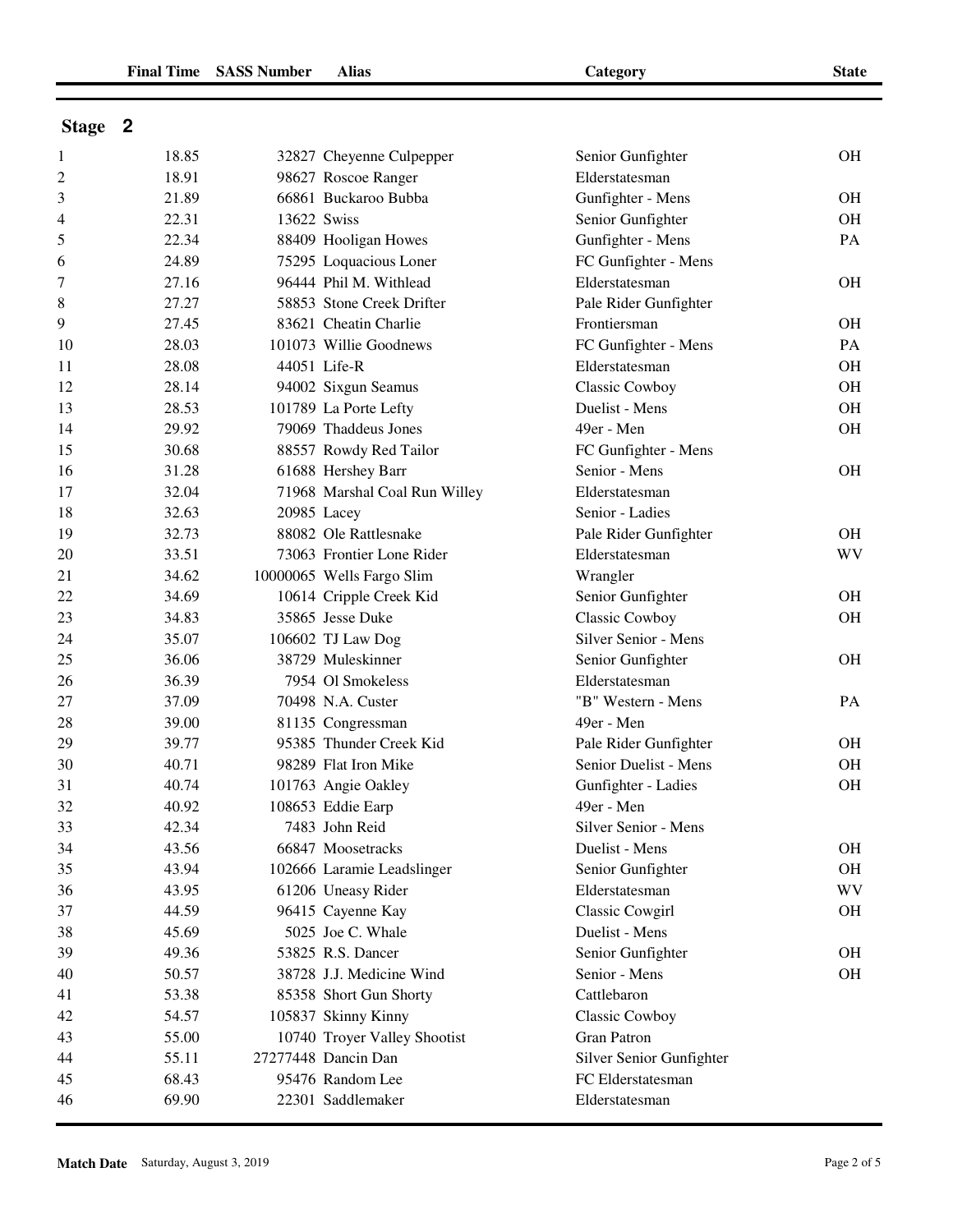|                | <b>Final Time</b> | <b>SASS Number</b> | <b>Alias</b>                  | Category                 | <b>State</b> |
|----------------|-------------------|--------------------|-------------------------------|--------------------------|--------------|
| <b>Stage</b>   | 3                 |                    |                               |                          |              |
| 1              | 22.03             |                    | 32827 Cheyenne Culpepper      | Senior Gunfighter        | <b>OH</b>    |
| $\overline{c}$ | 24.31             | 13622 Swiss        |                               | Senior Gunfighter        | <b>OH</b>    |
| 3              | 26.07             |                    | 98627 Roscoe Ranger           | Elderstatesman           |              |
| 4              | 26.68             |                    | 58853 Stone Creek Drifter     | Pale Rider Gunfighter    |              |
| 5              | 26.75             |                    | 44051 Life-R                  | Elderstatesman           | <b>OH</b>    |
| 6              | 27.04             |                    | 96444 Phil M. Withlead        | Elderstatesman           | <b>OH</b>    |
| 7              | 28.67             |                    | 94002 Sixgun Seamus           | Classic Cowboy           | <b>OH</b>    |
| 8              | 29.03             |                    | 83621 Cheatin Charlie         | Frontiersman             | <b>OH</b>    |
| 9              | 29.28             |                    | 10614 Cripple Creek Kid       | Senior Gunfighter        | <b>OH</b>    |
| 10             | 29.52             |                    | 61688 Hershey Barr            | Senior - Mens            | <b>OH</b>    |
| 11             | 30.01             |                    | 75295 Loquacious Loner        | FC Gunfighter - Mens     |              |
| 12             | 30.19             |                    | 88409 Hooligan Howes          | Gunfighter - Mens        | PA           |
| 13             | 30.27             |                    | 88557 Rowdy Red Tailor        | FC Gunfighter - Mens     |              |
| 14             | 32.42             |                    | 70498 N.A. Custer             | "B" Western - Mens       | PA           |
| 15             | 32.76             |                    | 101789 La Porte Lefty         | Duelist - Mens           | <b>OH</b>    |
| 16             | 33.69             |                    | 95385 Thunder Creek Kid       | Pale Rider Gunfighter    | <b>OH</b>    |
| 17             | 34.29             |                    | 105837 Skinny Kinny           | Classic Cowboy           |              |
| 18             | 34.50             |                    | 101073 Willie Goodnews        | FC Gunfighter - Mens     | PA           |
| 19             | 34.66             |                    | 66861 Buckaroo Bubba          | Gunfighter - Mens        | <b>OH</b>    |
| 20             | 35.29             |                    | 106602 TJ Law Dog             | Silver Senior - Mens     |              |
| 21             | 35.62             |                    | 88082 Ole Rattlesnake         | Pale Rider Gunfighter    | <b>OH</b>    |
| 22             | 36.46             |                    | 53825 R.S. Dancer             | Senior Gunfighter        | <b>OH</b>    |
| 23             | 36.65             |                    | 102666 Laramie Leadslinger    | Senior Gunfighter        | <b>OH</b>    |
| 24             | 37.87             |                    | 7954 Ol Smokeless             | Elderstatesman           |              |
| 25             | 38.17             |                    | 20985 Lacey                   | Senior - Ladies          |              |
| 26             | 38.42             |                    | 71968 Marshal Coal Run Willey | Elderstatesman           |              |
| 27             | 38.69             |                    | 35865 Jesse Duke              | Classic Cowboy           | <b>OH</b>    |
| 28             | 38.89             |                    | 66847 Moosetracks             | Duelist - Mens           | <b>OH</b>    |
| 29             | 39.70             |                    | 79069 Thaddeus Jones          | 49er - Men               | <b>OH</b>    |
| 30             | 42.05             |                    | 101763 Angie Oakley           | Gunfighter - Ladies      | <b>OH</b>    |
| 31             | 43.13             |                    | 81135 Congressman             | 49er - Men               |              |
| 32             | 43.48             |                    | 98289 Flat Iron Mike          | Senior Duelist - Mens    | <b>OH</b>    |
| 33             | 44.42             |                    | 7483 John Reid                | Silver Senior - Mens     |              |
| 34             | 47.73             |                    | 5025 Joe C. Whale             | Duelist - Mens           |              |
| 35             | 48.65             |                    | 73063 Frontier Lone Rider     | Elderstatesman           | WV           |
| 36             | 49.54             |                    | 96415 Cayenne Kay             | <b>Classic Cowgirl</b>   | <b>OH</b>    |
| 37             | 51.06             |                    | 10000065 Wells Fargo Slim     | Wrangler                 |              |
| 38             | 53.70             |                    | 38728 J.J. Medicine Wind      | Senior - Mens            | <b>OH</b>    |
| 39             | 53.87             |                    | 38729 Muleskinner             | Senior Gunfighter        | OH           |
| 40             | 57.20             |                    | 95476 Random Lee              | FC Elderstatesman        |              |
| 41             | 59.17             |                    | 10740 Troyer Valley Shootist  | <b>Gran Patron</b>       |              |
| 42             | 60.74             |                    | 22301 Saddlemaker             | Elderstatesman           |              |
| 43             | 60.80             |                    | 61206 Uneasy Rider            | Elderstatesman           | WV           |
| 44             | 65.09             |                    | 85358 Short Gun Shorty        | Cattlebaron              |              |
| 45             | 71.02             |                    | 27277448 Dancin Dan           | Silver Senior Gunfighter |              |
| 46             | 78.26             |                    | 108653 Eddie Earp             | 49er - Men               |              |

## **Stage 4**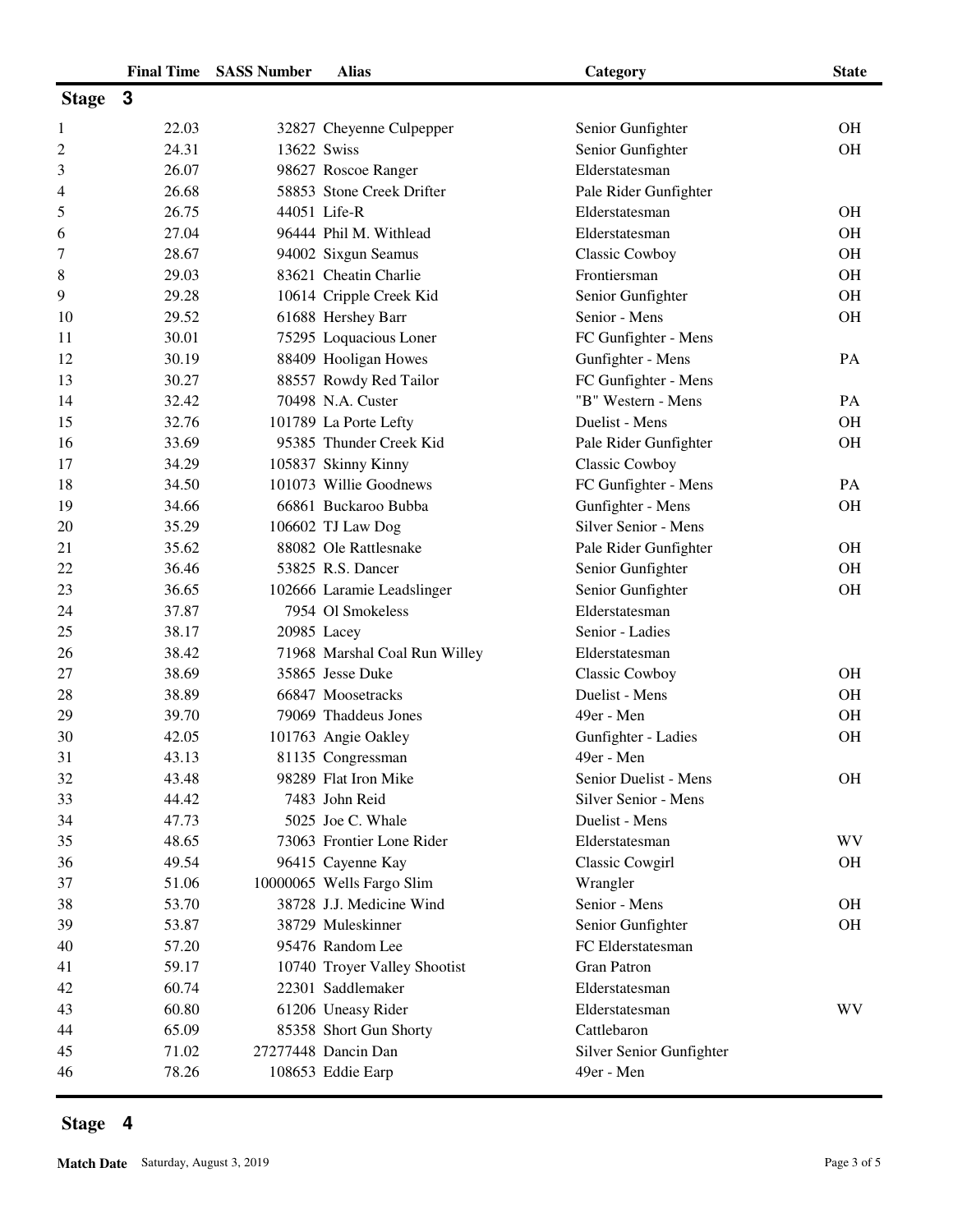|                | <b>Final Time</b> | <b>SASS Number</b> | <b>Alias</b>                  | Category                 | <b>State</b> |
|----------------|-------------------|--------------------|-------------------------------|--------------------------|--------------|
| 1              | 22.12             |                    | 32827 Cheyenne Culpepper      | Senior Gunfighter        | <b>OH</b>    |
| $\overline{c}$ | 25.66             |                    | 98627 Roscoe Ranger           | Elderstatesman           |              |
| 3              | 26.04             |                    | 66861 Buckaroo Bubba          | Gunfighter - Mens        | OH           |
| 4              | 26.44             |                    | 88409 Hooligan Howes          | Gunfighter - Mens        | PA           |
| 5              | 26.59             |                    | 10614 Cripple Creek Kid       | Senior Gunfighter        | OH           |
| 6              | 26.82             | 13622 Swiss        |                               | Senior Gunfighter        | OH           |
| 7              | 27.46             |                    | 94002 Sixgun Seamus           | Classic Cowboy           | OH           |
| 8              | 28.05             |                    | 44051 Life-R                  | Elderstatesman           | OH           |
| 9              | 29.54             |                    | 75295 Loquacious Loner        | FC Gunfighter - Mens     |              |
| 10             | 29.59             |                    | 88557 Rowdy Red Tailor        | FC Gunfighter - Mens     |              |
| 11             | 30.55             |                    | 83621 Cheatin Charlie         | Frontiersman             | <b>OH</b>    |
| 12             | 30.62             |                    | 58853 Stone Creek Drifter     | Pale Rider Gunfighter    |              |
| 13             | 31.31             |                    | 96444 Phil M. Withlead        | Elderstatesman           | OН           |
| 14             | 35.06             |                    | 101073 Willie Goodnews        | FC Gunfighter - Mens     | PA           |
| 15             | 35.93             |                    | 61688 Hershey Barr            | Senior - Mens            | <b>OH</b>    |
| 16             | 36.57             |                    | 88082 Ole Rattlesnake         | Pale Rider Gunfighter    | OH           |
| 17             | 37.16             |                    | 73063 Frontier Lone Rider     | Elderstatesman           | WV           |
| 18             | 37.39             |                    | 101789 La Porte Lefty         | Duelist - Mens           | OH           |
| 19             | 37.73             |                    | 106602 TJ Law Dog             | Silver Senior - Mens     |              |
| 20             | 38.32             |                    | 102666 Laramie Leadslinger    | Senior Gunfighter        | OH           |
| 21             | 39.04             |                    | 101763 Angie Oakley           | Gunfighter - Ladies      | <b>OH</b>    |
| 22             | 39.08             |                    | 35865 Jesse Duke              | Classic Cowboy           | OH           |
| 23             | 39.12             |                    | 70498 N.A. Custer             | "B" Western - Mens       | PA           |
| 24             | 39.97             |                    | 95385 Thunder Creek Kid       | Pale Rider Gunfighter    | <b>OH</b>    |
| 25             | 40.68             |                    | 53825 R.S. Dancer             | Senior Gunfighter        | OH           |
| 26             | 41.23             |                    | 38729 Muleskinner             | Senior Gunfighter        | OH           |
| 27             | 41.74             |                    | 10000065 Wells Fargo Slim     | Wrangler                 |              |
| 28             | 43.66             | 20985 Lacey        |                               | Senior - Ladies          |              |
| 29             | 44.03             |                    | 105837 Skinny Kinny           | <b>Classic Cowboy</b>    |              |
| 30             | 44.21             |                    | 66847 Moosetracks             | Duelist - Mens           | <b>OH</b>    |
| 31             | 44.51             |                    | 7483 John Reid                | Silver Senior - Mens     |              |
| 32             | 46.23             |                    | 7954 Ol Smokeless             | Elderstatesman           |              |
| 33             | 47.89             |                    | 81135 Congressman             | 49er - Men               |              |
| 34             | 48.25             |                    | 98289 Flat Iron Mike          | Senior Duelist - Mens    | <b>OH</b>    |
| 35             | 49.25             |                    | 96415 Cayenne Kay             | <b>Classic Cowgirl</b>   | <b>OH</b>    |
| 36             | 52.20             |                    | 79069 Thaddeus Jones          | 49er - Men               | OH           |
| 37             | 52.24             |                    | 5025 Joe C. Whale             | Duelist - Mens           |              |
| 38             | 54.61             |                    | 27277448 Dancin Dan           | Silver Senior Gunfighter |              |
| 39             | 56.27             |                    | 38728 J.J. Medicine Wind      | Senior - Mens            | <b>OH</b>    |
| 40             | 57.85             |                    | 108653 Eddie Earp             | 49er - Men               |              |
| 41             | 62.86             |                    | 95476 Random Lee              | FC Elderstatesman        |              |
| 42             | 65.13             |                    | 85358 Short Gun Shorty        | Cattlebaron              |              |
| 43             | 65.35             |                    | 71968 Marshal Coal Run Willey | Elderstatesman           |              |
| 44             | 68.00             |                    | 10740 Troyer Valley Shootist  | <b>Gran Patron</b>       |              |
| 45             | 71.55             |                    | 61206 Uneasy Rider            | Elderstatesman           | WV           |
| 46             | 72.25             |                    | 22301 Saddlemaker             | Elderstatesman           |              |
|                |                   |                    |                               |                          |              |

## **Stage 5**

| 25.22                                      | 13622 Swiss              | Senior Gunfighter | OН          |
|--------------------------------------------|--------------------------|-------------------|-------------|
| 28.31                                      | 32827 Cheyenne Culpepper | Senior Gunfighter | ΟH          |
| <b>Match Date</b> Saturday, August 3, 2019 |                          |                   | Page 4 of 5 |